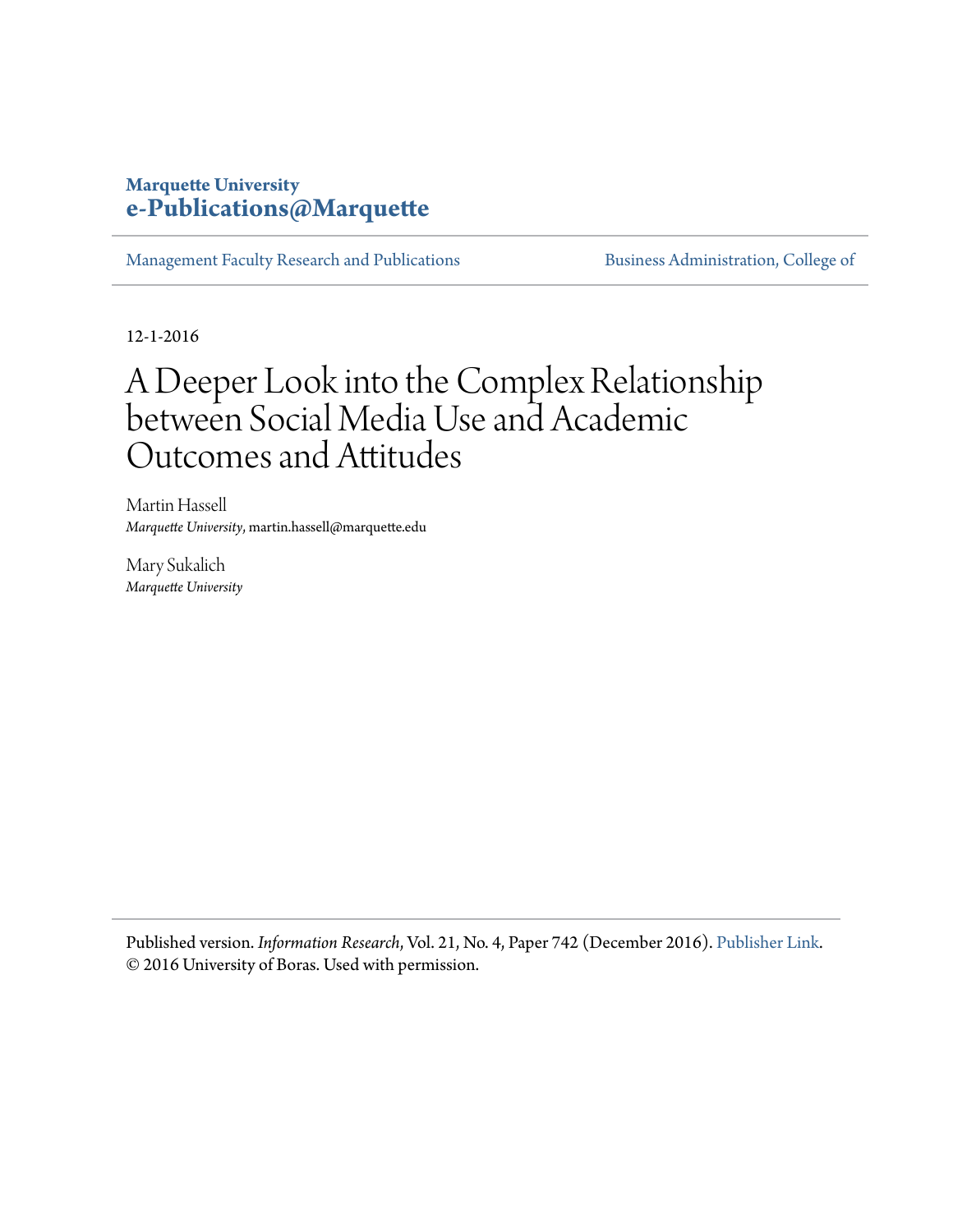# A deeper look into the complex relationship between social media use and academic outcomes and attitudes

# **Martin D. Hassell and Mary F. Sukalich**

**Introduction.** The use of social media is prevalent among college students, and it is important to understand how social media use may impact students' attitudes and behaviour. Prior studies have shown negative outcomes of social media use, but researchers have not fully discovered or fully understand the processes and implications of these negative effects. This research provides additional scientific knowledge by focussing on mediators of social media use and controlling for key confounding variables. **Method.** Surveys that captured social media use, various attitudes about academics and life, and personal characteristics were completed by 234 undergraduate students at a large U.S. university. **Analysis.** We used covariance-based structural equation modelling to analyse the response data. **Results.** Results indicated that after controlling for self-regulation, social media use was negatively associated with academic self-efficacy and academic performance. Additionally, academic self-efficacy

mediated the negative relationship between social media use and satisfaction with life.

**Conclusion.** There are negative relationships between social media use and academic performance, as well as with academic self-efficacy beliefs. Academic self-efficacy beliefs mediate the negative relationship between social media use and satisfaction with life. These relationships are present even when controlling for individuals' levels of self-regulation.

# **Introduction**

There are likely to be many implications from the culture or habit of social media use on society. One particular area of interest or concern is how social media use affects learning in college students. The use of social media is prevalent among college students. A 2013 survey found that 89% of online-adults, aged 18-29 years, used at least one social media site (Duggan and Smith, 2013) and the frequency of individuals' use of social media sites was increasing (Duggan, Ellison, Lampe, Lenhart and Madden, 2015). Anecdotal evidence from the college classroom suggests that even during class times, students give a precious amount of their time, attention and cognitive resources to social media and applications on their electronic devices.

In research that has studied some of the implications of social media use on various academic outcomes, several studies have found negative correlations between social media usage and academic activities (e.g., Frein, Jones and Gerow, 2013; Junco, 2012b; Kirschner and Karpinski, 2010). However, we do not have definitive conclusions about the impacts of high social media use, and we lack the understanding of how and why the use of social media appears to contribute to or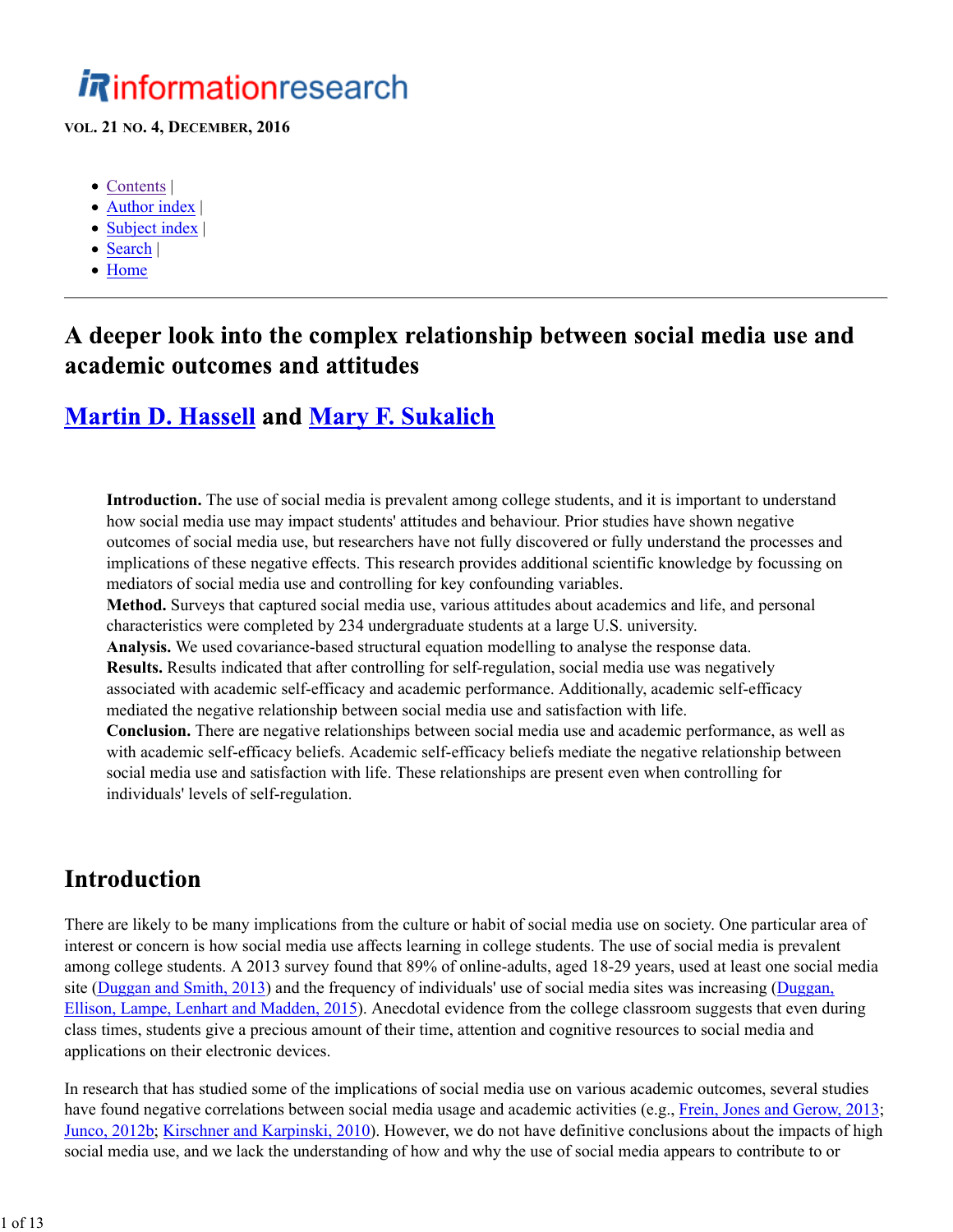correlate with negative academic outcomes.

One of the main objectives of this research is to increase understanding about the negative relationship between social media use and academic performance and outcomes (see also, Hassell and Sukalich, 2015). In doing so, we look at the potential mediating effects of academic self-efficacy. Additionally, we control for a key individual factor, self-regulation, to understand and isolate influences of the social media use itself. By doing so, we hope to provide additional knowledge and insight about the consequences of social media use.

# **Background and hypotheses development**

### **Social media use**

In recent years, researchers have studied various aspects of social media use. Although there are many behaviours, tools and technologies that are widely-used, social media has unique properties that make it especially popular and consuming. Adapted from the definition of social media by Oxford Dictionaries (n.d.), we define social media as '*websites and applications that allow users to create and share content; view, evaluate and comment on content shared by others; easily exchange messages, images, or videos; or participate in social networking*'.

Although, individuals can give and have given lots of time and attention to traditional electronic media (TV, video games, radio, etc.), and any excessive, habitual use of or addiction to any media will generally result in negative consequences for individuals. However, we believe that because of the unique features of social media, it has a stronger influence and more and different appeal than traditional electronic media. It is, therefore, more likely to lead to problematic use (van Deursen, Bolle, Hegner and Kommers, 2015).

With links and connections to friends and family, social media provides content and information that has personal significance and relevance and provides satisfaction and gratification to users (Chaouali, 2016). The connections to family and friends may also increase the emotional response individuals experience when interacting with social media, which can make social media interactions more attractive for information seeking (Savolainen, 2011). Additionally, the endless connections, content and updates contribute to convenient and successful information foraging (Pirolli and Card, 1999) and the never-ending stream of novel posts and content is likely to be perceived as more pleasing and interesting than the more-static content found on traditional websites (Berlyne, 1970). In addition, with young adults having direct connections to many dispersed friends and family on social media applications, social media can be a major medium for communication.

#### **Social media use and academic performance**

Because of the amount of time spent on and the large numbers of young adults that use social media in society, issues with social media use are especially relevant for researchers and administrators. Recent research has looked at various aspects of social media use and performance and behaviour of students, and there have been both positive and negative findings. When social media sites are used for specific purposes in courses, such as for students to connect and communicate with each other or for instructors to connect and communicate with students, social media use has contributed to positive outcomes (Milošević, Živković, Arsić and Manasijević, 2015), such as greater face-to-face interaction (Jacobsen and Forste, 2011); higher social learning (Yu, Tian, Vogel and Kwok, 2010); increased engagement and performance (Junco, Heiberger and Loken, 2011); and more motivation, engagement and satisfaction with courses (Imlawi, Gregg and Karimi, 2015). Accordingly, the capabilities and attributes of social media have the potential to enhance learning and education, when those tools are used for specific objectives and learning.

Conversely, when a general use of social media-use that is unrelated to specific academic goals or objectives-is considered among students, the results have tended to be negative. (For exceptions to the negative findings, see Alloway, Horton, Alloway and Dawson, 2013; Pasek, More and Hargittai, 2009). Higher use of social media was found to correlate with lower academic performance (Junco, 2012b; Kirschner and Karpinski, 2010), less engagement (Junco, 2012a) and reduced information recall (Frein *et al.*, 2013). Additionally, when looking at cell-phone use among students, higher use was correlated with lower grade point averages and higher anxiety (Lepp, Barkley and Karpinski, 2014).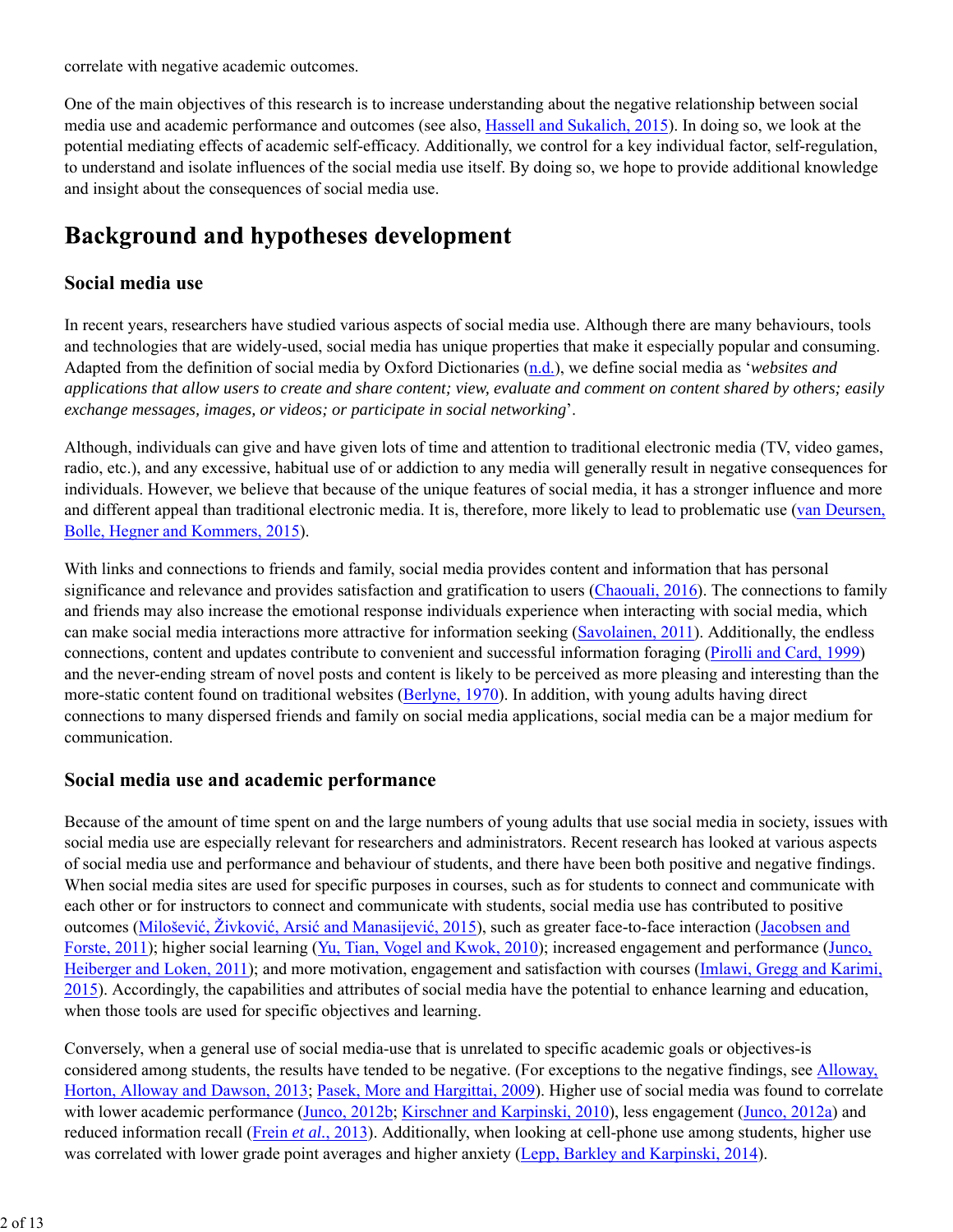A recent study of social media use of youth found that 50% of those surveyed used social media often or sometimes during homework. With 69% of youth surveyed believing that social media use during homework made no difference to or even helped the quality of their work (Rideout, Pai and Saphir, 2015). Social media use during homework or class time causes distractions and fewer opportunities to ponder on questions and concepts and achieve a depth of understanding. Concerning distractions, research has shown that there is a cost of time and performance for persons to resume activities or suspended goals after distractions (Monk, Gregory and Boehm-Davis, 2008). Additionally, research has also found that when navigating distractions and multiple tasks, people often do not make rational choices in their switching behaviour and resource allocation (Katidioti and Taatgen, 2014). This can contribute to slower and poorer performance of primary tasks (Katidioti and Taatgen, 2014). In an academic context, these issues can contribute to reduced learning and performance on specific academic tasks. Furthermore, with previous findings showing that higher social media use leads to less engagement (Junco, 2012a) and lower short-term recall (Frein *et al.*, 2013), learning and academic performance is also likely to suffer because of these issues. Finally, it is possible that students are becoming less accustomed to putting in the necessary time and patience required for learning deeper academic material because of being accustomed to social media that constantly provides instant information and instant gratification. Together these issues of high social media use are likely to lead to poorer academic performance. Thus, we hypothesize

H1: Social media use will have a direct, negative relationship with academic performance.

### **Social media use and academic self-efficacy**

Self-efficacy '*is concerned with judgments of how well one can execute courses of action required to deal with prospective situations*' (Bandura, 1982, p. 122). Individuals' perceptions of their own self-efficacy can influence what activities they pursue, what situations, they are willing to put themselves into, and how much effort and time they are willing to spend on obstacles (Bandura, 1982). Those with lower perceived self-efficacy are more likely to doubt their own capabilities and give up or withdraw when faced with difficulties; whereas those with higher perceived self-efficacy are more likely to put forth increased effort when faced with difficulties (Bandura, 1982). Naturally, more effort will associate with higher performance while less effort will associate with lower performance. In an academic setting, self-efficacy specifically relates to individuals' motivation and beliefs in their abilities to achieve accomplishments in academic tasks and contexts (Bandura, 1993). We refer to this self-efficacy context as academic self-efficacy.

Among other things, individuals' perceptions of their own academic self-efficacy contributes to how and if they will pursue academic challenges and influences how much effort they are willing to put into academic tasks (Folk, 2016). Academic self-efficacy has been found to mediate the relationship between students' information seeking and their academic performance (Zhu, Chen, Chen and Chern, 2011). Additionally, research has found that academic self-efficacy is negatively correlated with excessive internet use among college students (Odaci, 2011).

Although distractions are a natural part of life and a challenge to learning and cognitive performance, as argued above, we contend that social media has inherent properties that make it especially disrupting. Over time, these enticing disruptions and distractions have the potential to alter performance and perceptions of abilities and self-efficacy. Prior research has found that past performance influences individuals' perceptions of their own self-efficacy, the goals that they set for themselves and future performance (Wood and Bandura, 1989). If students develop a habit of turning to social media in the middle of complex tasks or when they are discouraged or bored, they may develop a tendency to bail-out of difficult cognitive tasks. Instead of persevering, they may give up or fail to exert enough effort to adequately conquer academic challenges. Not only will current performance suffer because of this, but future performance may also suffer because of deficiencies in prior concepts and skills. A cycle of poor performance can contribute to students doubting their own academic abilities and capacities, and this will contribute to lower perceptions of academic self-efficacy.

Similarly, if students become accustomed to the exciting, enticing, steady and instant stream of novel updates and validation available from social media, they will likely find much of their academic tasks and work to be less exciting or even boring. A pattern of being absorbed by social media is likely to weaken students' abilities or desires to stay engaged in important, but relatively boring, academic endeavours (Rosen, Mark Carrier and Cheever, 2013). For higher social media users that struggle to stay engaged and put in deep thought to learn various academic concepts, they will obtain less depth of understanding and experience poorer performance on the specific tasks and future related tasks. If they recognize or believe that they do not fully comprehend the concepts or have not mastered the material, this will also result in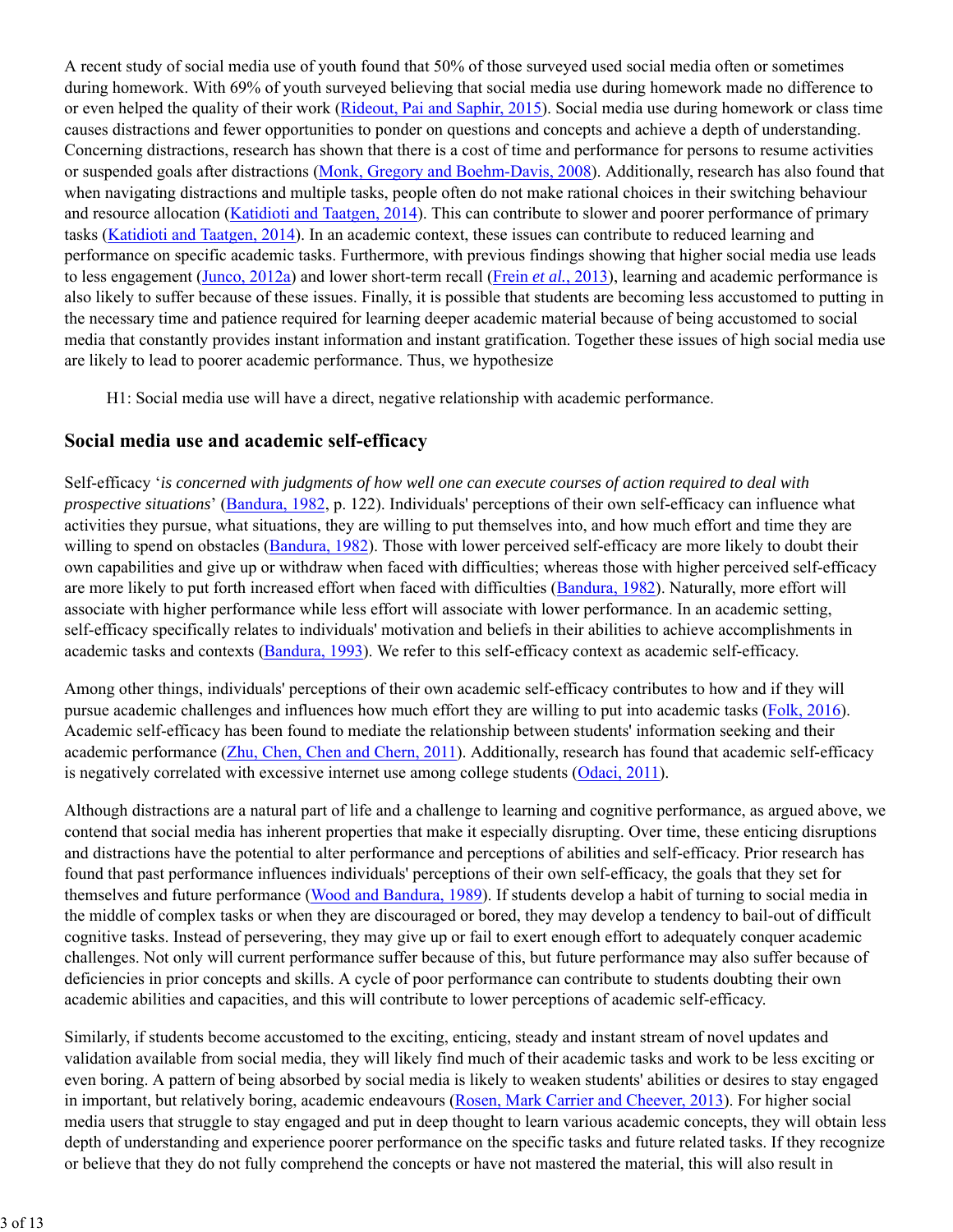reduced perceptions of academic self-efficacy. Consequently, the second hypothesis is

H2: Social media use will have a direct, negative relationship with perceptions of academic self-efficacy.

#### **Academic self-efficacy and academic performance**

The way that individuals perceive their own abilities and capabilities has a direct influence on the types of tasks they pursue and how much effort they put into the accomplishment of those tasks (Bandura, 1993). Individuals with higher self-efficacy commit to higher goals, engage in more difficult tasks, persevere through challenges and visualize success (Bandura, 1993). Higher self-efficacy also influences the strategies individuals set to attain goals (Wood and Bandura, 1989). The qualities and benefits of higher self-efficacy directly and indirectly contribute to greater performance versus the performance of individuals with lower self-efficacy.

In an academic setting, higher perceptions of academic self-efficacy will contribute to setting and committing to higher achievement goals and persevering through difficult learning and application. These behaviours will result in greater learning and higher academic performance. Therefore, higher academic self-efficacy should relate to higher academic performance, and lower academic self-efficacy should relate to lower academic performance. Indeed, several research studies have found a positive relationship between academic self-efficacy and academic performance (Chemers, Hu and Garcia, 2001; Joo, Bong and Choi, 2000; Zimmerman, Bandura and Martinez-Pons, 1992). Therefore, our third hypothesis is

H3: Academic self-efficacy will be positively related to academic performance.

#### **Satisfaction with life**

In addition to the outcome of academic performance, we also study social media use and life satisfaction. Life satisfaction can be defined as 'a cognitive assessment of satisfaction with life circumstances' (Erdogan, Bauer, Truxillo and Mansfield, 2012, p. 1039). Generally, life satisfaction has been viewed from two main perspectives. The first is a top-down perspective in which personality and other traits primarily determine the level of satisfaction individuals feel about their lives, somewhat independent of the situations they face (Steel, Schmidt and Shultz, 2008). The second is a bottom-up perspective in which the level of satisfaction with many different domains of life determines individuals' overall satisfaction with life (Heller, Watson and Ilies, 2004). In the first perspective, it is personality which matters most, while in the second perspective, it is circumstances and situations that matter most. In this research, we take more of the second perspective of life satisfaction and study and hypothesize about the relationship between social media use and life satisfaction.

Several research studies that have looked at internet or social media use have found negative relationships between the amount of time, or level of use, and factors that relate to life satisfaction. Some of the findings and factors that are related to higher usage include greater symptoms of depression (Steers, Wickham and Acitelli, 2014), lower self-esteem (Kalpidou, Costin and Morris, 2010) and higher anxiety (Lepp *et al.*, 2014). Additionally and somewhat paradoxically, in a survey of teens, a majority (58%) of respondents used social media every day, yet only 36% 'enjoy [social media] a lot' and only 10% said social media was their 'favorite activity' (Rideout *et al.*, 2015). Based on this finding, it seems that even though students may use social media regularly or a lot, they may not get a lot of joy or satisfaction out of it. Finally, prior research that considered the direct relationship between Facebook use and life satisfaction found that higher interaction with Facebook was associated with lower happiness and life satisfaction (Kross *et al.*, 2013). Therefore, we hypothesize

H4: Social media use will have a direct, negative relationship with satisfaction with life.

Self-efficacy, in general, has been found to have a positive association with higher life satisfaction (Vecchio, Gerbino, Pastorelli, Del Bove and Vittorio Caprara, 2007). This association is likely to extend to a more specific context, that of academic self-efficacy, especially since students are extremely engaged in academic behaviours and endeavours. At this time in their lives, feelings of success or failure are going to be closely tied to their real, or perceived, academic capabilities and performance. In other words, those students that believe that they can or are capable of doing well in their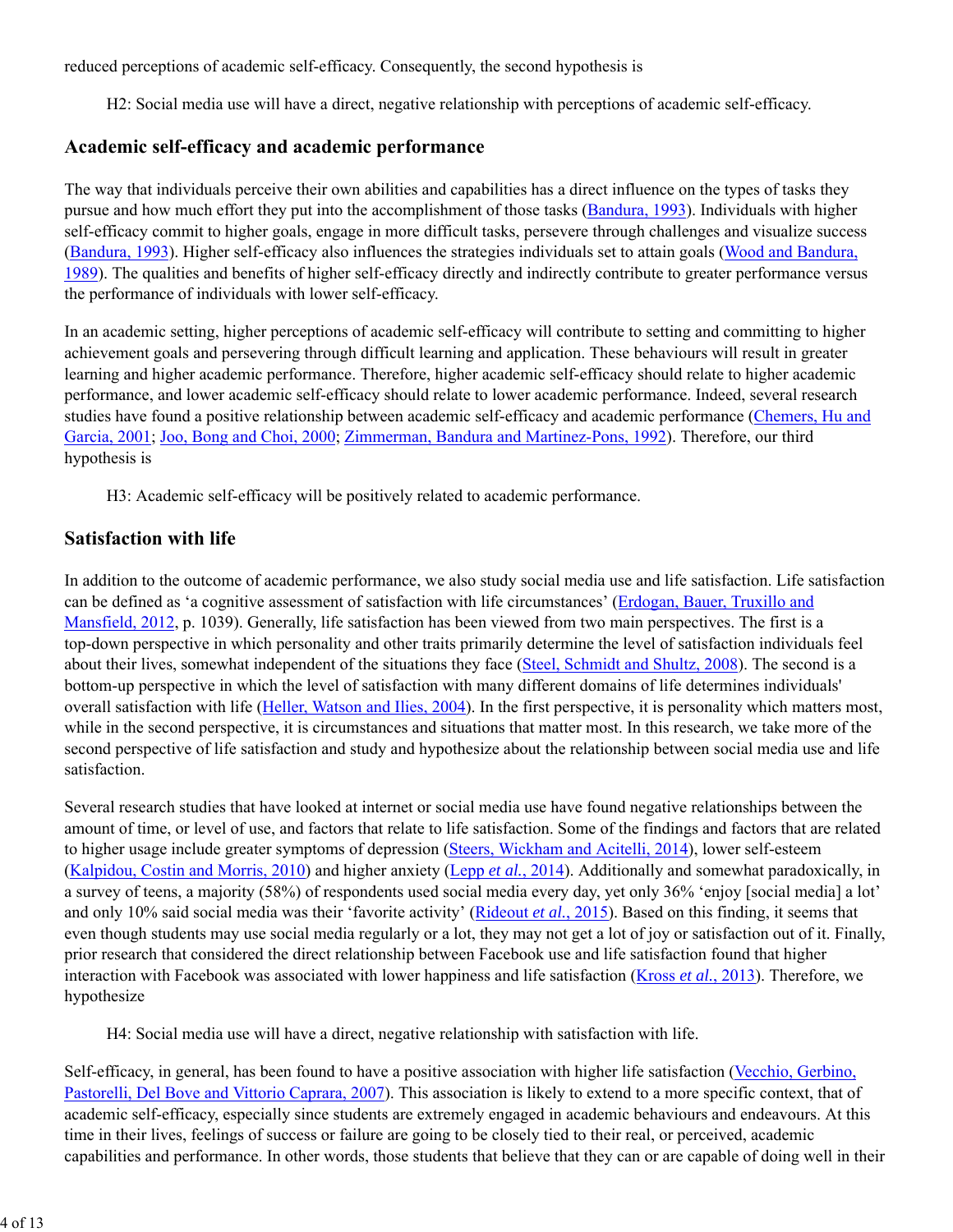academics, are going to feel more satisfied with their lives since academics is such a major part of them. Furthermore, students with higher beliefs of academic self-efficacy are more likely to approach difficult academic tasks as challenges to be solved rather than as threats (Schunk and Zimmerman, 2008). This approach should lead to more motivation to try and complete these tasks, and they should experience greater satisfaction with successful efforts and performance. The increased motivations and the satisfaction with performance should contribute to higher satisfaction with life. This leads to the fifth hypothesis.

H5: Academic self-efficacy will be positively related to satisfaction with life.

### **Self-regulation**

In a study of general social media use, one of the major considerations is other factors that may correlate with or accompany a social media use habit that may affect or drive the outcomes of interest. For example, if a college student is not very disciplined or focused, then his or her academic performance may suffer simply from a lack of time and effort expended on assignments, studying and preparation. Therefore, in order to fully understand the outcomes of social media use, it is helpful to control for other factors that may influence these outcomes.

Self-regulation can be defined as 'the process of self-control through the subfunctions of self-monitoring, judgmental process and self-reaction' (LaRose, Lin and Eastin, 2003, p. 232). Recent research into self-regulation and technology use has shown that deficiencies in self-regulation can contribute to problematic internet use (Caplan, 2010) and to addiction to smartphone use (Gökçearslan, Mumcu, Haşlaman and Çevik, 2016). In order to better understand and isolate the influences of social media use, we control for self-regulation.



Figure 1 below, shows a visual display of the research model and hypotheses.

Figure 1: Research model

# **Method**

### **Survey**

We used an online survey to examine the relationships between social media usage and academic performance and satisfaction with life. Undergraduate business students from a large university in the United States were invited by the researchers to participate in the study. Students were contacted in-person or by email and were offered a small amount of extra course credit in exchange for their participation.

### **Participants**

We recruited college students at a large university in the United States to participate in this study. There were 262 students who responded to the request and completed the survey, which was conducted during the Fall 2010 semester. The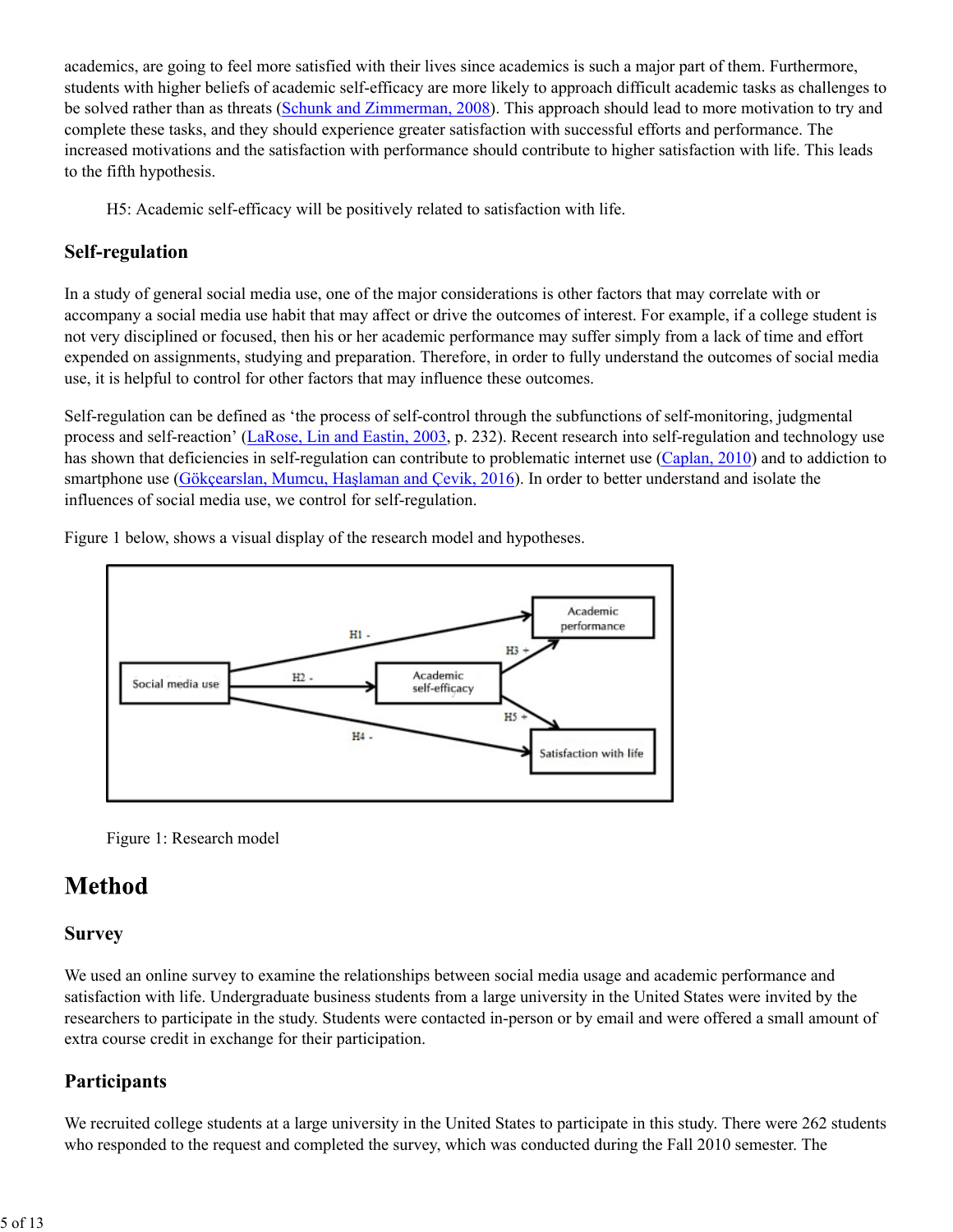participants were mainly undergraduate business students. However, there were some participants who were graduate students or were from other academic disciplines. Of the 262 initial responses, 3 were removed because the respondents entered invalid GPA's. Additionally, when examining the distribution, we found that several participants did not provide valid responses to some of the important survey items. Because of this, we removed an additional 25 responses from the analysis. The final sample included 234 responses. There were more male participants (155) than female participants (79). The average age of the participants was 21.03 years old.

#### **Measures**

To assess social media usage, the respondents were asked to report the average number of hours per week that they spent using social media over the previous 12 months. Following other published research (Alloway *et al.*, 2013; Frein *et al.*, 2013; Zhang, 2013) we relied on self-reporting of social media use.

Academic self-efficacy was measured using a seven-item scale that is loosely based on the self-efficacy subscale from the Motivated Strategies for Learning Questionnaire (Pintrich, Groot and V, 1990). This seven-item scale focuses on students' beliefs that they are in control of their own academic success, and that they possess the necessary capabilities to succeed academically. Examples of the items used in this scale were 'I'm certain I can master the skills that are taught in the courses' and 'I can do almost all the work in the courses if I don't give up'.

To measure satisfaction with life, we used the Satisfaction with Life Scale developed by Diener *et al.* (1985). This scale has been used extensively to assess global life satisfaction (e.g., (Heirman *et al.*, 2016; Krasnova, Widjaja, Buxmann, Wenninger and Benbasat, 2015; Zhan, Sun, Wang and Zhang, 2016). The questions in this scale concern individuals' feelings about their lives in general, without emphasising a particular reference or aspect of life. This scale consisted of five items. Examples of the items used in this scale are 'In most ways my life is close to my ideal' and 'If I could live my life over, I would change almost nothing'. The preceding scales were measured on a seven-point Likert-type scale anchored by Strongly Disagree (1) and Strongly Agree (7).

Academic performance was assessed by asking the students to report their grade point average (GPA) only for courses taken during the prior semester. The purpose of limiting the GPA to the previous semester was to capture recent performance rather than performance in general. GPA was on the 4.0 scale, ranging from 0 for F to 4 for A.

Self-regulation was measured using a shortened version of the self-regulation index questionnaire developed by Brown *et al.* (1999). These questions focus on an awareness of individuals' actions and a consideration for consequences of those actions. Examples of the items used in this scale were 'I usually judge what I'm doing by the consequences of my actions' and 'Before making a decision, I consider what is likely to happen if I do one thing or another.' This scale was also measured on a seven-point Likert-type scale anchored by Strongly Disagree (1) and Strongly Agree (7). The list of included measurement items is found in the appendix.

# **Analysis and results**

### **Analysis**

We analysed the data using covariance-based structural equation modelling and AMOS, version 19, software. The confirmatory factor analysis (CFA) model exhibited excellent fit on multiple key indicators. The  $\chi^2$ =59.15, d.f.=51  $(p=0.20)$ . The comparative fit index (CFI) =0.99, which should be and is above the recommended cutoff level of 0.95 (Hu and Bentler, 1999). The standard root mean square residual (SRMR) =0.04, which should be and is below the recommended cutoff level of 0.08 (Hu and Bentler, 1999). The root mean square error of approximation (RMSEA) =0.03, which should be and is below the recommended cutoff level of 0.06 (Hu and Bentler, 1999).

To evaluate the reliability of the measures, we utilized the Wert's, Linn, Jöreskog (WLJ) Composite Reliability method (Werts, Linn and Jöreskog, 1974). WLJ Composite Reliability scores greater than 0.70 indicate acceptable reliability (Hair, Tatham, Anderson and Black, 1998). The final analysis included three items from the academic self-efficacy scale. Using the three items, the scale achieved a WLJ Composite Reliability score of 0.86. We eliminated one item from the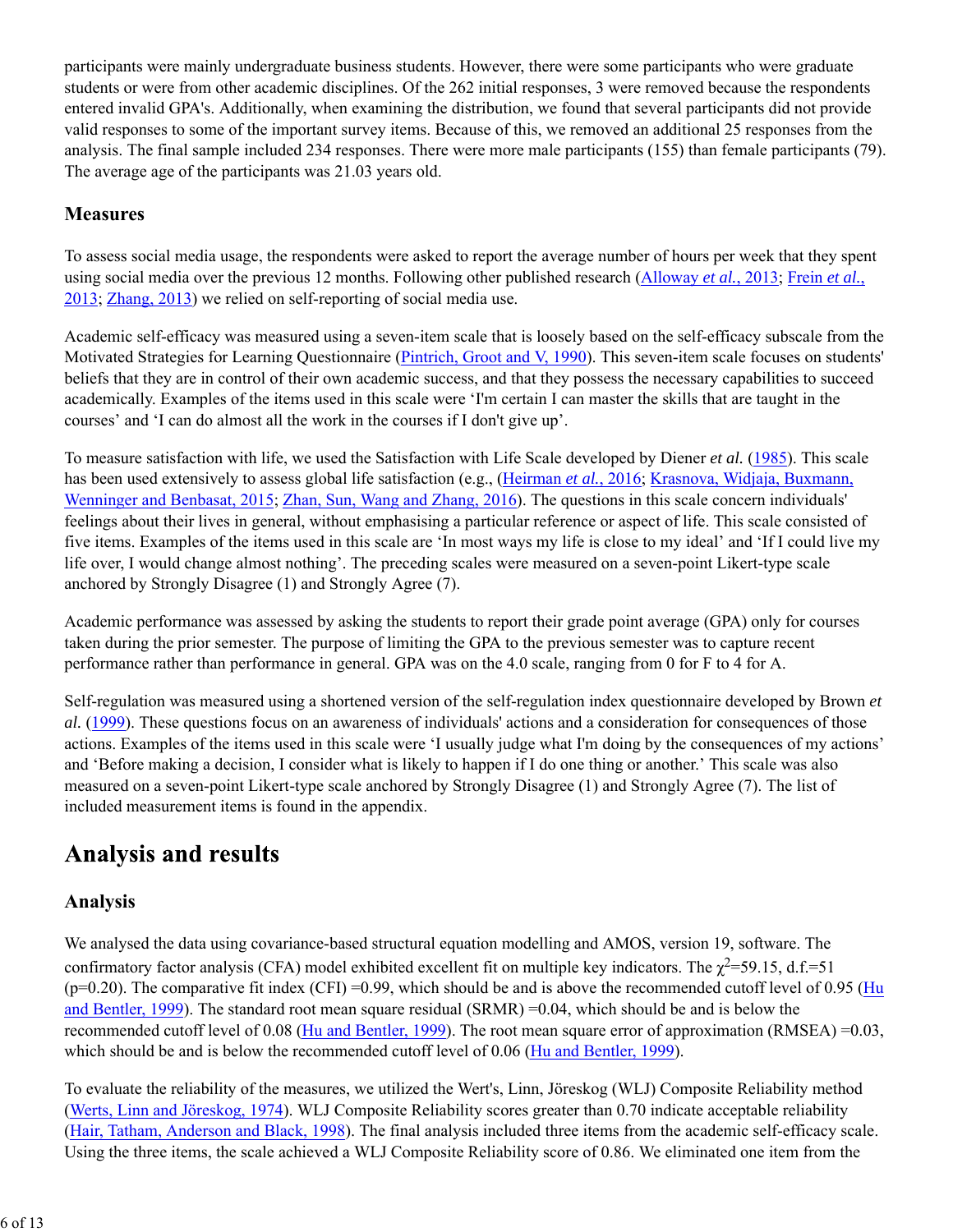satisfaction with life scale, leaving four items and a resulting WLJ Composite Reliability of 0.85. The Self-regulation scale was reduced to five items that appear to centre around the concept of considering the consequences of actions. The WLJ Composite Reliability for this scale was 0.89. The full scales are included in the Appendix.

The constructs exhibited convergent validity as indicated by the model demonstrating acceptable fit, and the average variance extracted (AVE) for each construct being greater than 0.5. Additionally, the constructs also demonstrated discriminant validity because the AVE for each construct is greater than the shared variance between each of the constructs (Fornell and Larcker, 1981). The AVEs, correlations and composite reliabilities are shown in Table 1 below.

|                        | Table 1: Validity and reliability statistics |            |           |                              |
|------------------------|----------------------------------------------|------------|-----------|------------------------------|
| <b>Variable</b>        | ASE                                          | <b>SWL</b> | <b>SR</b> | <b>Composite reliability</b> |
| Academic self-efficacy | 0.67                                         | 0.34       | 0.61      | 0.86                         |
| Satisfaction with life | 0.11                                         | 0.58       | 0.31      | 0.85                         |
| Self-regulation        | 0.37                                         | 010        | 0.62      | 0.89                         |

Note: diagonal represents AVEs, above the diagonal represents correlations, below the diagonal represents squared correlations.  $ASE =$  academic self-efficacy,  $SWL =$  satisfaction with life,  $SR =$  self-regulation.

The path model also exhibited excellent fit (all reported statistics include the control variable). The  $\chi^2$ =81.97, d.f.=70 (p=0.16). The CFI=0.99, which should be and is above the recommended cutoff level of 0.95 (Hu and Bentler, 1999). The SRMR=0.04, which should be and is below the recommended cutoff level of 0.08 (Hu and Bentler, 1999). The RMSEA=0.03, which should be and is below the recommended cutoff level of 0.06 (Hu and Bentler, 1999).

#### **Results**

Of the respondents, 43.3% indicated that they spent between one to five hours per week using social media. Academic self-efficacy had a mean of 5.32 (SD=0.98). The mean GPA was 3.15 (SD=0.54). satisfaction with life had a mean of 4.87 (SD=1.23). The mean value for Self-regulation was 5.60 (SD=0.86). The results model is shown in Figure 2 and the summary of the hypotheses testing is shown in Table 2.



 $+$  = p < .1, \* = p < .05, \*\* = p < .01; - - - - represents control



We found that social media use had a significant, negative relationship with academic performance, and hypothesis 1 was supported. Social media use also had a significant, negative relationship with academic self-efficacy, and hypothesis 2 was supported. We found that academic self-efficacy was positively related to academic performance, providing support for hypothesis 3. We did not find support for hypothesis 4, as there was not a significant relationship between social media use and satisfaction with life. Hypothesis 5 was supported; the relationship between academic self-efficacy and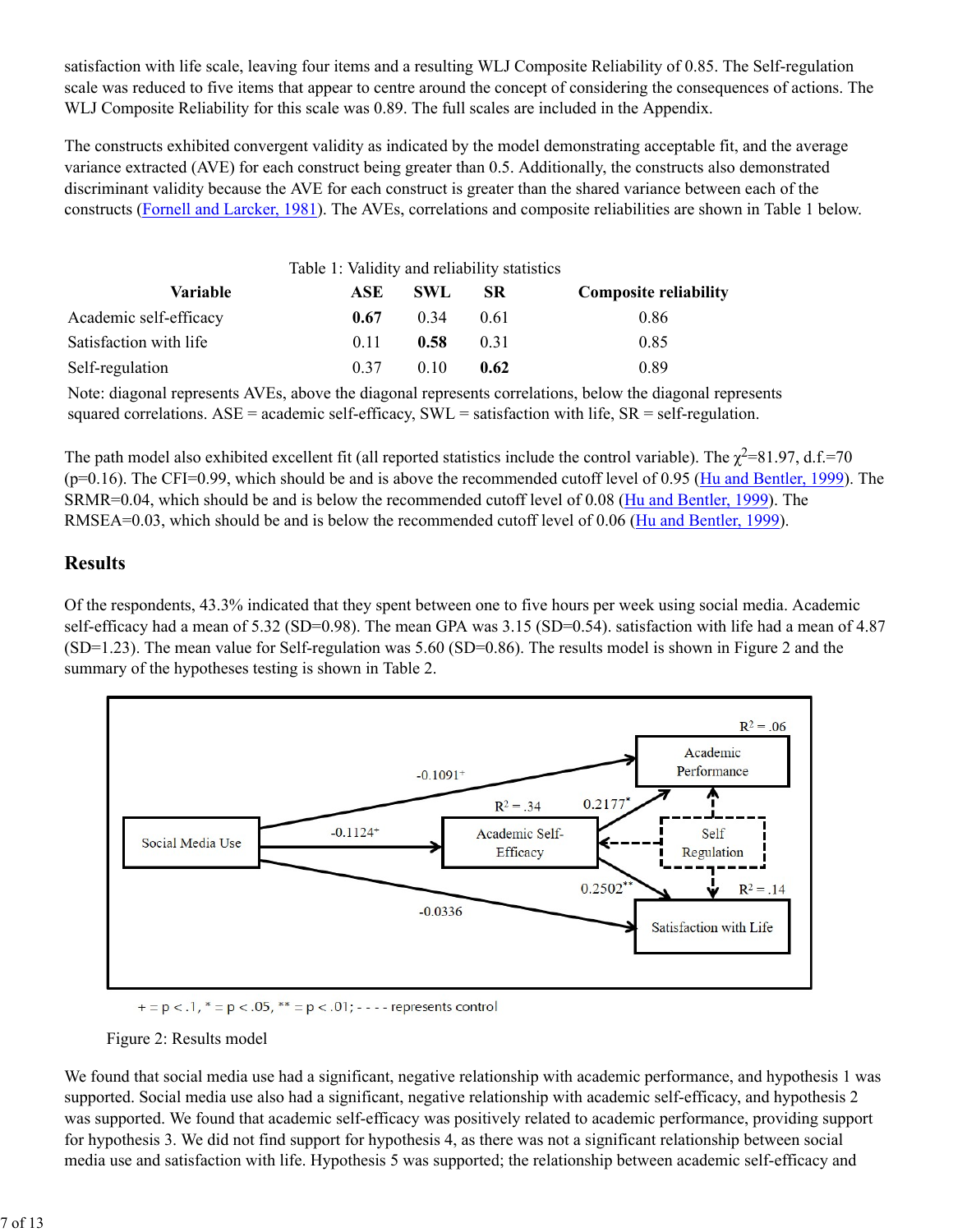| Table 2: Summary of hypothesis testing |                                                                                                     |         |      |                 |  |  |  |
|----------------------------------------|-----------------------------------------------------------------------------------------------------|---------|------|-----------------|--|--|--|
| <b>Hypothesis</b>                      | Relationship                                                                                        | В       |      | p-value Support |  |  |  |
| H1                                     | Social media use and academic performance                                                           | $-0.11$ | 0.09 | Yes             |  |  |  |
| H2                                     | Social media use and academic self-efficacy                                                         | $-0.11$ | 0.07 | Yes             |  |  |  |
| H <sub>3</sub>                         | Academic self-efficacy and academic performance                                                     | 0.22    | 0.02 | Yes             |  |  |  |
| H4                                     | Social media use and satisfaction with life                                                         | $-0.03$ | 0.62 | N <sub>0</sub>  |  |  |  |
| Mediation                              | Academic self-efficacy mediates relationship between social media use<br>and academic performance   |         |      | Yes             |  |  |  |
| Mediation                              | Academic self-efficacy mediates relationship between social media use<br>and satisfaction with life |         |      | Yes             |  |  |  |

Additionally, we were interested in understanding the potential mediating influence that academic self-efficacy may have on the key relationships, and used the modified test of mediation (Kenny, Kashy and Bolger, 1998) to do so. The negative relationship between social media use and academic self-efficacy and the positive relationship between academic self-efficacy and academic performance, along with the significant (p=0.05) product of the paths between both set of variables, provide evidence (Bollen and Stine, 1990) that academic self-efficacy partially mediates the relationship between social media use and academic performance.

The negative relationship between social media use and academic self-efficacy and the positive relationship between academic self-efficacy and satisfaction with life, along with the significant bootstrap procedure (p=0.06), also indicate that academic self-efficacy mediates the relationship between social media use and satisfaction with life. Because the direct relationship between social media use and satisfaction with life was not significant, academic self-efficacy fully mediates this relationship in this model.

# **Discussion and Conclusion**

### **Discussion**

Prior research has identified overall effects of social media use as well as some more-detailed nuances of the relationships. However, there are still questions about how, why and when social media use has a negative impact on academic outcomes. Like prior research, we found that general social media use had a negative relationship with academic performance (Junco, 2012b; Kirschner and Karpinski, 2010). However, we added additional insight into this finding by controlling for self-regulation (Gökçearslan *et al.*, 2016; van Deursen *et al.*, 2015). In addition, we provided increased understanding by showing that academic self-efficacy mediates the path between social media use and academic performance.

We also looked at the relationship between social media use and satisfaction with life (Zhan *et al.*, 2016). The results suggest that social media use itself does not directly associate with lower levels of satisfaction with life (Lepp *et al.*, 2014). However, when including the mediating effect of academic self-efficacy, there is an indirect relationship between the two. Academic self-efficacy mediates the negative relationship between social media use and satisfaction with life (Folk, 2016; Kalpidou *et al.*, 2010; Odaci, 2011; Zhu *et al.*, 2011). In other words, it may not be high social media use itself that relates to lower satisfaction with life. Instead, it may be the associations that high social media use has on individuals' perceptions of their capabilities and performance that relates to lower satisfaction with life.

In seeking to better understand the outcomes and consequences of social media use among college students, we believe that it is important to consider what may really be happening or changing because of social media use. Although, studying these additional constructs is beyond the scope of this research, we believe that high social media use contributes to or associates with negative beliefs (like self-efficacy) and attitudes (Kalpidou *et al.*, 2010; Lepp *et al.*, 2014). Our supposition is that, beyond becoming distracted by social media, students may use social media as a diversion from things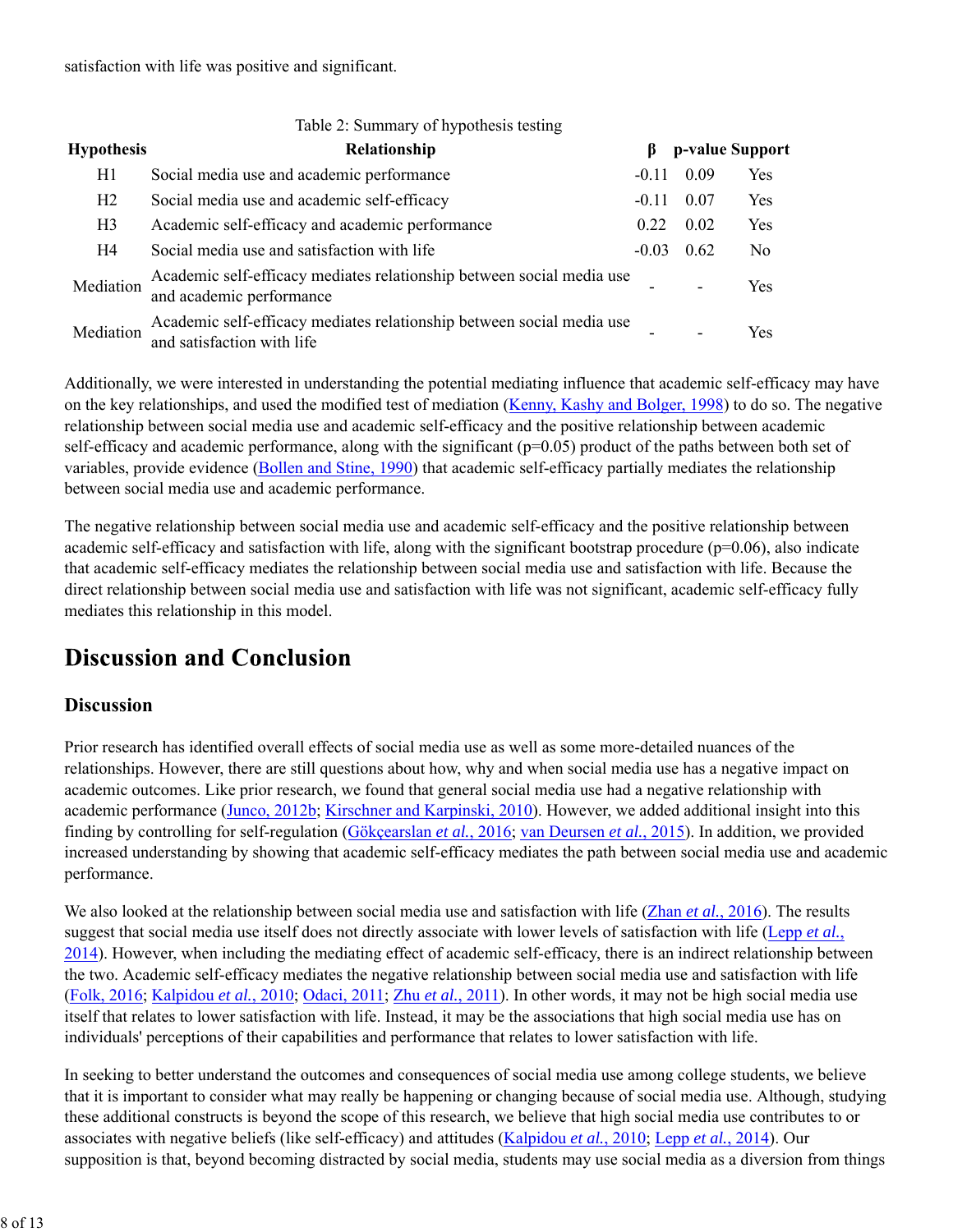that are boring, uninteresting, or challenging. Instead of struggling with challenges and boredom, students communicate with friends, check for or post new status updates, or seek videos or information that is more interesting and enticing. After a period of time, a habit or culture of this kind of behaviour is likely to result in unfinished work and unresolved challenges and problems. One of the consequences of not enduring through and learning to conquer challenges is diminished beliefs in one's ability to overcome challenges. This contributes to a reduction in academic self-efficacy and an absence of the satisfaction that comes from conquering academic challenges. Equally interesting is that these consequences and changes are present even when individuals are competent or perceive themselves to be competent at regulating themselves.

Our findings on academic self-efficacy provide support for the theoretical propositions of Bandura's (1977) research on self-efficacy. We found that higher social media use was associated with lower academic self-efficacy. Students that spend more time using social media have less time and attention to focus on academic efforts, resulting in lower performance. And, as argued by Bandura, performance accomplishments contribute to individuals' perceptions of their own self-efficacy. Furthermore, our findings also provide support for the link between academic self-efficacy and academic performance (Chemers *et al.*, 2001; Zimmerman *et al.*, 1992).

For parents and administrators, it is important to understand that social media use is negatively associated with lower academic self-efficacy, lower academic performance and lower life satisfaction. It may be well to instruct and encourage students to manage their use of social media better and to educate students about the consequences of giving in to the competing distractions. Furthermore, perhaps interventions to help students manage their social media use or interventions to increase academic self-efficacy could help to maintain high academic performance. Finally, it may be that training students in different facets of self-regulation could help them set better goals or recognize when they need to change behavioural course.

We acknowledge that we cannot resolve these additional issues in this research and that there are limitations to this work. Specifically, we cannot prove that causality exists between social media use and the outcomes of interest, but we do find statistical relationships. Additionally, some of the p-values associated with the hypothesis testing were between 0.05 and 0.1. This indicates that there is a slightly higher possibility that the findings were a product of chance.

The method used in this research relied exclusively on self-reported data, collected with a survey. There are some inherent limitations with this method, and it is possible that those limitations affected the results. Foremost, the data and responses by the participants may be inaccurate, overstated, or understated. One example is social media use. There are many facets and aspects of social media use, and this research only looks at a self-reported, general time measure of use. It is possible that participants did not accurately remember or report how much time they typically spend on social media each week. A more accurate measure of social media use would be to observe or use software to record the actual number of hours spent on social media (e.g., Junco, 2013) per week. Also, students self-reported their own GPAs. It is possible that the participants reported higher levels on these variables because of social desirability (Phillips and Clancy, 1972) or that they did not remember their specific GPAs.

An additional limitation of this study is that the sample size was relatively small, and the participants were primarily undergraduate business students from the same university. By using students from a single university, it is possible that there are local or cultural phenomena influencing the results and findings of this study that may be different for the college students at other schools or in other countries.

It would be beneficial for future research to look deeper into some of the additional reasons why social media relates to changes in beliefs and performance. Perhaps a further exploration of the differences in social media use compared to traditional media use could offer answers to some of the remaining questions. Investigating individual factors such as personality characteristics, gender and culture could also provide additional, important insights into these relationships. Finally, additional research should consider interventions and other mediators in order to help manage social media use or alleviate some of the negative outcomes.

### **Conclusion**

The purpose of this research was to better understand how the use of social media corresponds with and potentially affects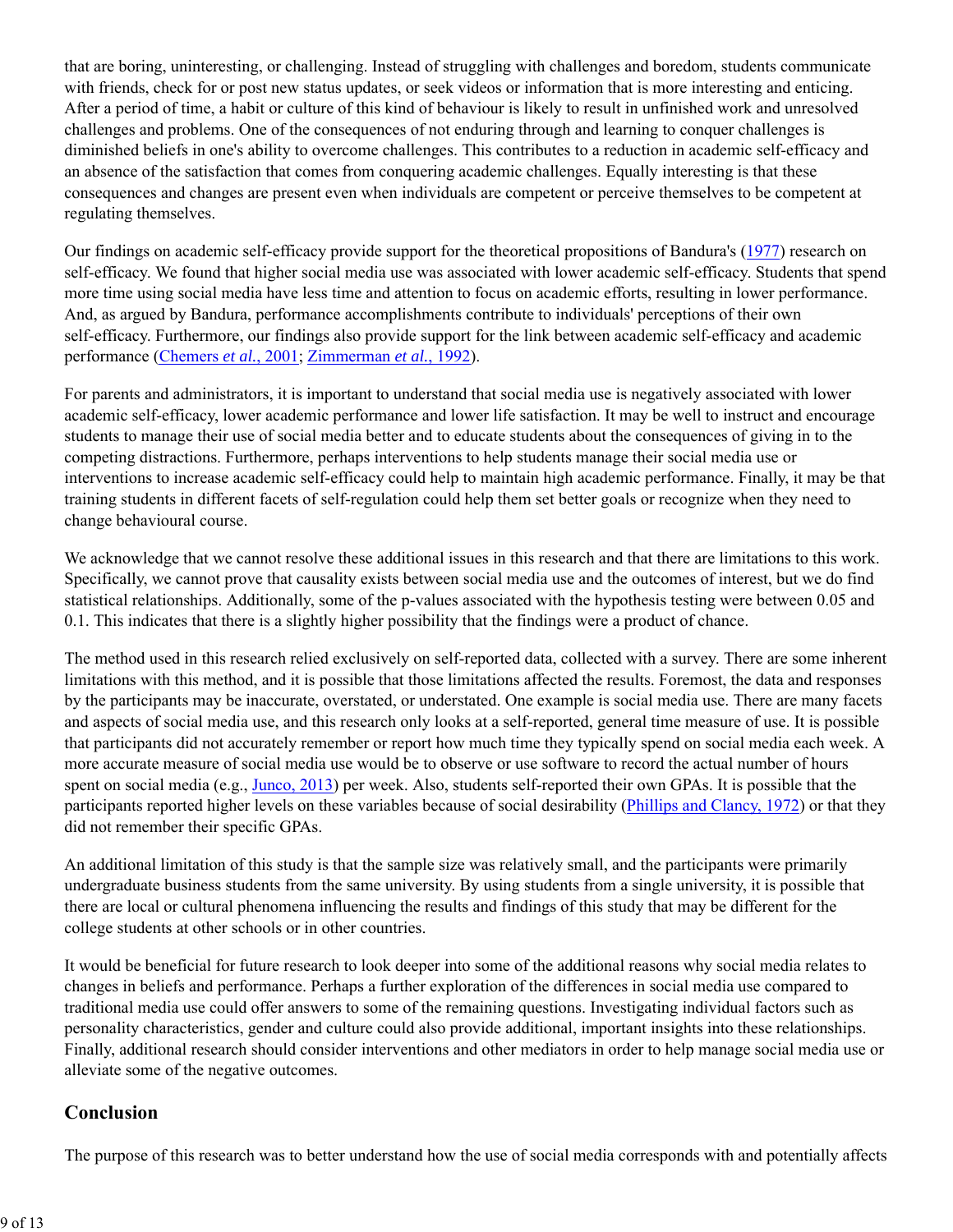attitudes and performance in college students. From a survey of 234 students, the results showed that

- Higher social media use correlated with lower academic performance
- Higher social media use was associated with lower academic self-efficacy
- Academic self-efficacy mediated the relationship between social media use and academic performance
- Academic self-efficacy mediated the relationship between social media use and life satisfaction
- Relationships were significant even when controlling for individual self-regulation

Based on the findings, we conclude that higher social media use correlates with negative academic outcomes for students. The inclusion of academic self-efficacy and self-regulation provides additional insight into the complex relationship between social media use and academic performance and evidence that the phenomena is bigger than poor time management.

# **Acknowledgements**

The authors would like to thank the anonymous reviewers and the senior editor for their helpful comments and suggestions and for giving some of their valuable time and attention to this paper.

# **About the authors**

**Martin Hassell** is an Assistant Professor in the Management Department at Marquette University, Milwaukee, Wisconsin, United States. He received his PhD in Information Systems from the University of Arkansas, United States. He received his bachelor's degree in Management from Utah State University, Utah, and his master's degree in Information Systems Management from Brigham Young University, Utah. He can be contacted at martin.hassell@marquette.edu

**Mary Sukalich** received her MBA from Marquette University, Milwaukee, Wisconsin, United States. She received her bachelor's degree from Ohio Dominican University, United States. She can be contacted at mary.sukalich@marquette.edu

### **References**

- Alloway, T. P., Horton, J., Alloway, R. G. & Dawson, C. (2013). Social networking sites and cognitive abilities: do they make you smarter? *Computers & Education, 63*, 10–16.
- Bandura, A. (1977). Self-efficacy: toward a unifying theory of behavioral change. *Psychological Review, 84*(2), 191–215.
- Bandura, A. (1982). Self-efficacy mechanism in human agency. *American Psychologist, 37*(2), 122–147.
- Bandura, A. (1993). Perceived self-efficacy in cognitive development and functioning. *Educational Psychologist, 28*(2), 117–148.
- Berlyne, D. E. (1970). Novelty, complexity and hedonic value. Perception & *Psychophysics, 8*(5), 279–286.
- Bollen, K. A. & Stine, R. (1990). Direct and indirect effects: classical bootstrap estimates of variability. *Sociological Methodology, 20*(1), 15–140.
- Brown, J. M., Miller, W. R. & Lawendowski, L. A. (1999). The self-regulation questionnaire. In L. VandeCreek & T. L. Jackson (Eds.), *Innovations in clinical practice: a sourcebook* (Vol. 17, pp. 281–292). Sarasota, FL: Professional Resource Press/Professional Resource Exchange.
- Caplan, S. E. (2010). Theory and measurement of generalized problematic Internet use: a two-step approach. *Computers in Human Behavior, 26*(5), 1089–1097.
- Chaouali, W. (2016). Once a user, always a user: enablers and inhibitors of continuance intention of mobile social networking sites. *Telematics and Informatics, 33*(4), 1022–1033.
- Chemers, M. M., Hu, L. T. & Garcia, B. F. (2001). Academic self-efficacy and first-year college student performance and adjustment. *Journal of Educational Psychology, 93*(1), 55–64.
- Diener, E., Emmons, R. A., Larsen, R. J. & Griffin, S. (1985). The satisfaction with life scale. *Journal of Personality Assessment, 49*(1), 71–75.
- Duggan, M., Ellison, N. B., Lampe, C., Lenhart, A. & Madden, M. (2015). *Social media update 2014*. Pew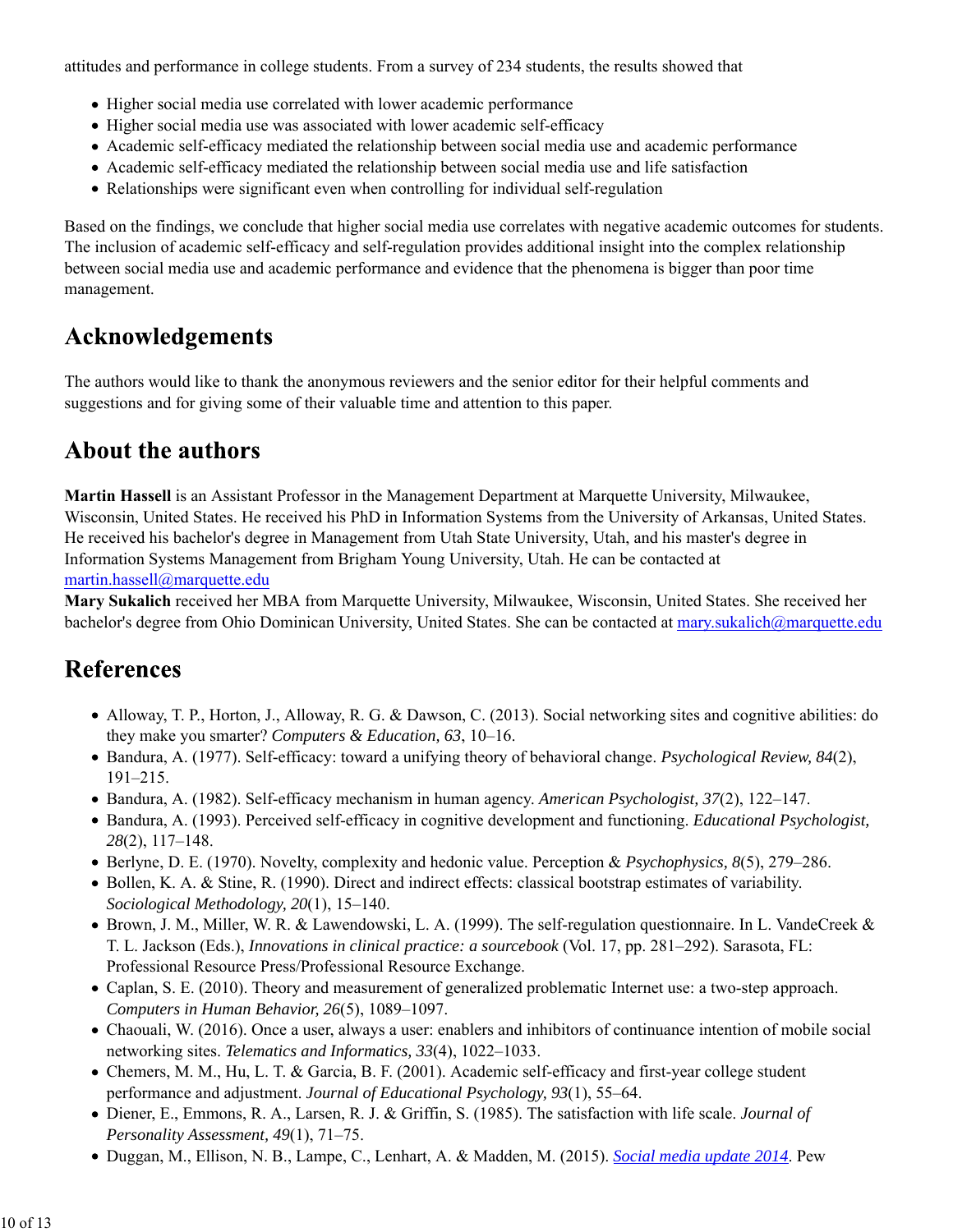Research Center. Retrieved from http://www.pewinternet.org/2015/01/09/social-media-update-2014/ (Archived by WebCite® at http://www.webcitation.org/6oKKeqvkM)

- Duggan, M. & Smith, A. (2013). *Social media update 2013*. Pew Research Center. Retrieved from http://www.pewinternet.org/2013/12/30/social-media-update-2013/ (Archived by WebCite® at http://www.webcitation.org/6oKLK0gZM)
- Erdogan, B., Bauer, T. N., Truxillo, D. M. & Mansfield, L. R. (2012). Whistle while you work: a review of the life satisfaction literature. *Journal of Management, 38*(4), 1038–1083.
- Folk, A. (2016). Academic self-efficacy, information literacy and undergraduate course-related research: expanding gross's imposed query model. *Journal of Library Administration, 56*(5), 540–558.
- Fornell, C. & Larcker, D. F. (1981). Evaluating structural equation models with unobservable variables and measurement error. *Journal of Marketing Research, 18*(1), 39–50.
- Frein, S. T., Jones, S. L. & Gerow, J. E. (2013). When it comes to Facebook there may be more to bad memory than just multitasking. *Computers in Human Behavior, 29*(6), 2179–2182.
- Gökçearslan, Ş., Mumcu, F. K., Haşlaman, T. & Çevik, Y. D. (2016). Modelling smartphone addiction: the role of smartphone usage, self-regulation, general self-efficacy and cyberloafing in university students. *Computers in Human Behavior, 63*, 639–649.
- Hair, J. F., Tatham, R. L., Anderson, R. E. & Black, W. (1998). *Multivariate data analysis* (5th edition). Upper Saddle River, N.J: Prentice Hall.
- Hassell, M. D. & Sukalich, M. F. (2015). Digging deeper into the outcomes of social media use among college Students: the mediating effect of academic self-efficacy. *AMCIS 2015 Proceedings.*
- Heirman, W., Walrave, M., Vermeulen, A., Ponnet, K., Vandebosch, H. & Hardies, K. (2016). Applying the theory of planned behavior to adolescents' acceptance of online friendship requests sent by strangers. *Telematics and Informatics, 33*(4), 1119–1129.
- Heller, D., Watson, D. & Ilies, R. (2004). The role of person versus situation in life satisfaction: a critical examination. *Psychological Bulletin, 130*(4), 574–600.
- Hu, L. & Bentler, P. M. (1999). Cutoff criteria for fit indexes in covariance structure analysis: conventional criteria versus new alternatives. *Structural Equation Modeling: A Multidisciplinary Journal, 6*(1), 1–55.
- Imlawi, J., Gregg, D. & Karimi, J. (2015). Student engagement in course-based social networks: the impact of instructor credibility and use of communication. *Computers & Education, 88*, 84–96.
- Jacobsen, W. C. & Forste, R. (2011). The wired generation: academic and social outcomes of electronic media use among university students. *Cyberpsychology, Behavior, and Social Networking, 14*(5), 275–280.
- Joo, Y.-J., Bong, M. & Choi, H.-J. (2000). Self-efficacy for self-regulated learning, academic self-efficacy and internet self-efficacy in web-based instruction. *Educational Technology Research and Development, 48*(2), 5–17.
- Junco, R. (2012a). The relationship between frequency of Facebook use, participation in Facebook activities and student engagement. *Computers & Education, 58*(1), 162–171.
- Junco, R. (2012b). Too much face and not enough books: the relationship between multiple indices of Facebook use and academic performance. *Computers in Human Behavior, 28*(1), 187–198.
- Junco, R. (2013). Comparing actual and self-reported measures of Facebook use. *Computers in Human Behavior, 29*(3), 626–631.
- $\bullet$  Junco, R., Heiberger, G. & Loken, E. (2011). The effect of Twitter on college student engagement and grades. *Journal of Computer Assisted Learning, 27*(2), 119–132.
- Kalpidou, M., Costin, D. & Morris, J. (2010). The relationship between facebook and the well-being of undergraduate college students. *Cyberpsychology, Behavior, and Social Networking, 14*(4), 183–189.
- Katidioti, I. & Taatgen, N. A. (2014). Choice in multitasking: how delays in the primary task turn a rational into an irrational multitasker. *Human Factors, 56*(4), 728–736.
- Kenny, D. A., Kashy, D. & Bolger, N. (1998). Data analysis in social psychology. In D. Gilbert, S. Friske & G. Lindzey (Eds.), *Handbook of Social Psychology* (4th ed., pp. 233–265). New York, NY: McGraw-Hill.
- Kirschner, P. A. & Karpinski, A. C. (2010). Facebook (R) and academic performance. *Computers in Human Behavior, 26*(6), 1237–1245.
- Krasnova, H., Widjaja, T., Buxmann, P., Wenninger, H. & Benbasat, I. (2015). Why following friends can hurt you: an exploratory investigation of the effects of envy on social networking sites among college-age users. *Information Systems Research, 26*(3), 585–605.
- Kross, E., Verduyn, P., Demiralp, E., Park, J., Lee, D. S., Lin, N., ... Ybarra, O. (2013). Facebook use predicts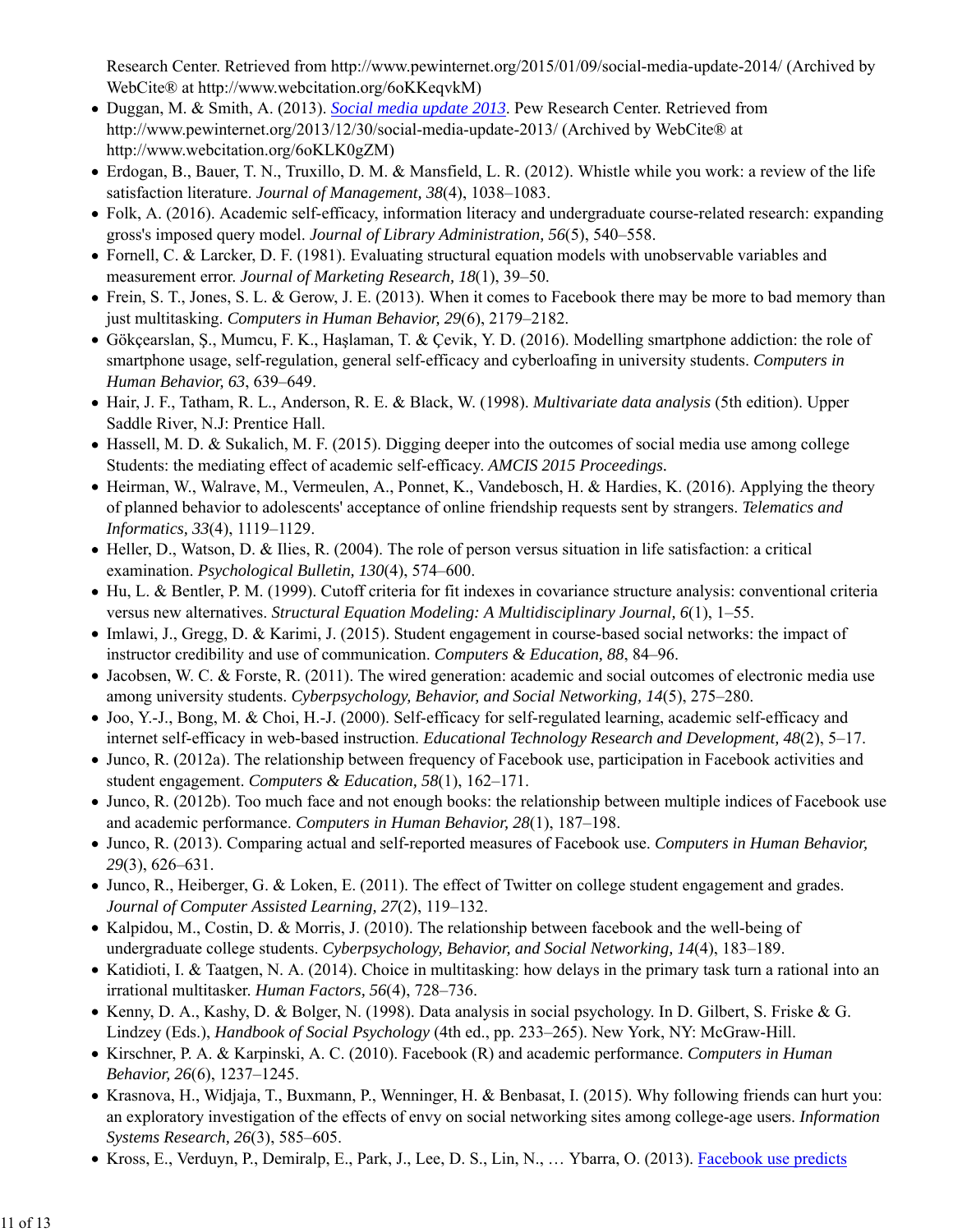declines in subjective well-being in young adults. *PLoS ONE, 8*(8). Retrieved from http://journals.plos.org/plosone /article?id=10.1371/journal.pone.0069841 (Archived by WebCite® at http://www.webcitation.org/6oKM3rusa)

- LaRose, R., Lin, C. A. & Eastin, M. S. (2003). Unregulated internet usage: addiction, habit, or deficient self-regulation? *Media Psychology, 5*(3), 225–253.
- Lepp, A., Barkley, J. E. & Karpinski, A. C. (2014). The relationship between cell phone use, academic performance, anxiety and satisfaction with life in college students. *Computers in Human Behavior, 31*, 343–350.
- Milošević, I., Živković, D., Arsić, S. & Manasijević, D. (2015). Facebook as virtual classroom Social networking in learning and teaching among Serbian students. *Telematics and Informatics, 32*(4), 576–585.
- Monk, C. A., Gregory, J. & Boehm-Davis, D. A. (2008). The effect of interruption duration and demand on resuming suspended goals. *Journal of Experimental Psychology: Applied, 14*(4), 299–313.
- Odaci, H. (2011). Academic self-efficacy and academic procrastination as predictors of problematic internet use in university students. *Computers & Education, 57*(1), 1109–1113.
- Oxford Dictionaries. (n.d.). Definition of social media (American English) (US). Retrieved from http://www.oxforddictionaries.com/us/definition/american\_english/social-media
- Pasek, J., More, E. & Hargittai, E. (2009). Facebook and academic performance: reconciling a media sensation with data. *First Monday, 14*(5). Retrieved from http://www.firstmonday.dk/ojs/index.php/fm/article/view/2498 (Archived by WebCite® at http://www.webcitation.org/6oKMQw2lq)
- Phillips, D. L. & Clancy, K. J. (1972). Some effects of 'social desirability' in survey studies. *American Journal of Sociology, 77*(5), 921–940.
- Pintrich, P. R., Groot, D. & V, E. (1990). Motivational and self-regulated learning components of classroom academic performance. *Journal of Educational Psychology, 82*(1), 33–40.
- Pirolli, P. & Card, S. (1999). Information foraging. *Psychological Review, 106*(4), 643–675.
- Rideout, V., Pai, S. & Saphir, M. (2015). *The common sense census: media use by tweens and teens*. Common Sense Media, Inc.
- Rosen, L. D., Mark Carrier, L. & Cheever, N. A. (2013). Facebook and texting made me do it: media-induced task-switching while studying. *Computers in Human Behavior, 29*(3), 948–958.
- Savolainen, R. (2011). Elaborating the motivational attributes of information need and uncertainty. *Information Research, 17*(2). Retrieved from http://www.informationr.net/ir/17-2/paper516.html (Archived by WebCite® at http://www.webcitation.org/6oKNoSRZH)
- Schunk, D. H. & Zimmerman, B. J. (2008). *Motivation and self-regulated learning: theory, research and applications*. Routledge.
- Steel, P., Schmidt, J. & Shultz, J. (2008). Refining the relationship between personality and subjective well-being. *Psychological Bulletin, 134*(1), 138–161.
- Steers, M.-L. N., Wickham, R. E. & Acitelli, L. K. (2014). Seeing everyone else's highlight reels: how Facebook usage is linked to depressive symptoms. *Journal of Social and Clinical Psychology, 33*(8), 701–731.
- van Deursen, A. J. A. M., Bolle, C. L., Hegner, S. M. & Kommers, P. A. M. (2015). Modeling habitual and addictive smartphone behavior: the role of smartphone usage types, emotional intelligence, social stress, self-regulation, age and gender. *Computers in Human Behavior, 45*, 411–420.
- Vecchio, G. M., Gerbino, M., Pastorelli, C., Del Bove, G. & Vittorio Caprara, G. (2007). Multi-faceted self-efficacy beliefs as predictors of life satisfaction in late adolescence. *Personality and Individual Differences, 43*(7), 1807–1818.
- Werts, C. E., Linn, R. L. & Jöreskog, K. G. (1974). Intraclass reliability estimates: testing structural assumptions. *Educational and Psychological Measurement, 34*(1), 25–33.
- Wood, R. & Bandura, A. (1989). Social cognitive theory of organizational management. *Academy of Management Review, 14*(3), 361–384.
- Yu, A., Tian, S., Vogel, D. & Kwok, R. (2010). Embedded social learning in online social networking. *ICIS 2010 Proceedings.*
- Zhan, L., Sun, Y., Wang, N. & Zhang, X. (2016). Understanding the influence of social media on people's life satisfaction through two competing explanatory mechanisms. *Aslib Journal of Information Management, 68*(3), 347–361.
- Zhang, Y. (2013). College students' uses and perceptions of social networking sites for health and wellness information. *Information Research, 17*(3) paper 523. Available at http://InformationR.net/ir/17-3/paper523.html (Archived by WebCite® at http://www.webcitation.org/6oKO0exTY)